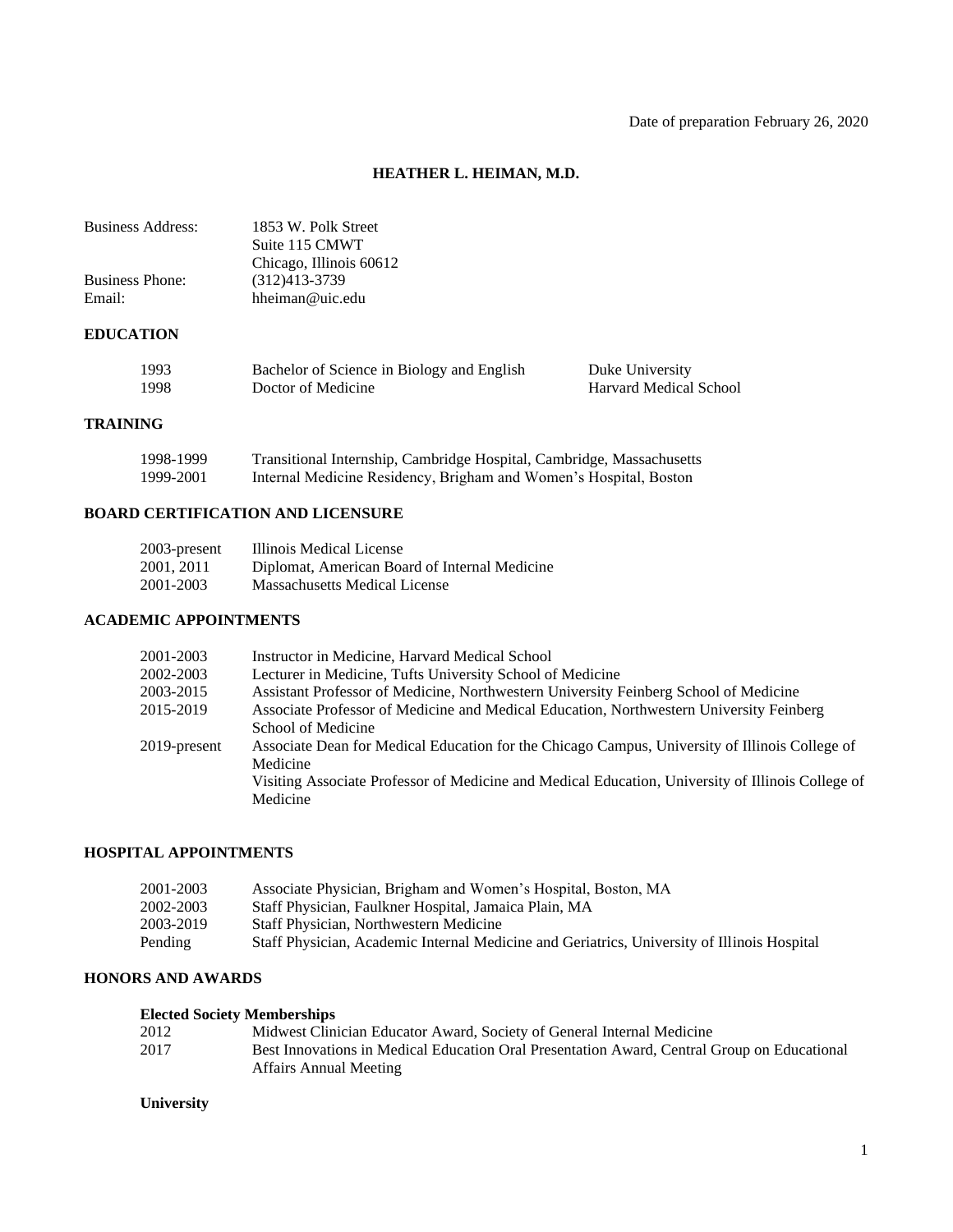| 1989-1993       | Angier B. Duke Scholarship                                                                                        |
|-----------------|-------------------------------------------------------------------------------------------------------------------|
|                 | Four-year full-tuition academic scholarship to Duke University                                                    |
| 1992            | Phi Beta Kappa, Duke University                                                                                   |
| 1993            | Summa cum laude, Duke University                                                                                  |
| 2002            | Distinguished Ambulatory Teaching Award, Department of Medicine, Brigham and Women's<br>Hospital                  |
| 2009-2010       | Searle Fellow, Searle Center for Teaching Excellence, Northwestern University                                     |
| 2010            | Inaugural Member, Feinberg Academy of Medical Educators (FAME), Northwestern University                           |
| 2011            | Fellow, American College of Physicians                                                                            |
| 2010-2012       | Outstanding Teacher, Problem-Based Learning                                                                       |
| 2014            | Department of Medicine Resident Teaching Award for Division of General Internal Medicine and<br><b>Geriatrics</b> |
| 2018            | Nominee, Joost Award for Outstanding Teacher, Feinberg School of Medicine                                         |
| 2018            | John X. Thomas Best Teachers of Feinberg Award Winner                                                             |
| <b>National</b> |                                                                                                                   |
| 1993            | American Association for the Advancement of Science Mass Media Science and Engineering<br>Fellowship              |

## **INSTITUTIONAL SERVICE**

| <b>School</b>     |                                                                                                         |
|-------------------|---------------------------------------------------------------------------------------------------------|
| 2005-2006         | Clinical Skills Task Force, Northwestern University Feinberg School of Medicine                         |
| 2009              | Chair, Remediation Task Force, Northwestern University Feinberg School of Medicine                      |
| 2010-2015         | Selection Committee, Honors Program in Medical Education,                                               |
|                   | Northwestern University Feinberg School of Medicine.                                                    |
| 2011              | Selection committee, Searle Fellowship for junior faculty                                               |
| 2011-present      | Assessment Committee, Northwestern University Feinberg School of Medicine                               |
|                   | Attended Harvard -Macy course on a Systems Approach to Assessment in Health                             |
|                   | Sciences Education. Helped develop a longitudinal system for competency-based<br>assessment at Feinberg |
| 2012              | Member, two self-study sub-committees for Liason Committee on Medical Education site visit,             |
|                   | Feinberg School of Medicine                                                                             |
| 2013-2017         | Curriculum Committee, Feinberg School of Medicine                                                       |
| 2015-2017         | Chair, Curriculum Committee, Northwestern University Feinberg School of Medicine                        |
| 2019-present      | Ex-officio member of College Committee on Instruction and Appraisal and all Chicago Campus              |
|                   | Curriculum Committees, University of Illinois College of Medicine                                       |
| <b>Department</b> |                                                                                                         |
| 2001-2003         | Advance Directives Quality Improvement Committee,                                                       |
|                   | Brigham and Women's Hospital, Boston                                                                    |
| 2002-2003         | Ethics Committee, Faulkner Hospital, Boston                                                             |
| 2005              | Academy Task Force, Department of Medicine, Northwestern Memorial Hospital                              |
| <b>Hospital</b>   |                                                                                                         |
| 2018              | Superuser, Project One (Transition to a single unified EHR), Northwestern Medicine                      |
| 2018              | Member, Project One Resident, Fellow, and Med Student Workgroup                                         |
|                   |                                                                                                         |

# **PARTICIPATION IN PROFESSIONAL SOCIETIES AND EXTRAMURAL ORGANIZATIONS**

# **Professional Society Memberships**

| 2001-present | Member, American College of Physicians              |
|--------------|-----------------------------------------------------|
| 2011-present | Fellow, American College of Physicians              |
| 2003-present | Member, Society of General Internal Medicine (SGIM) |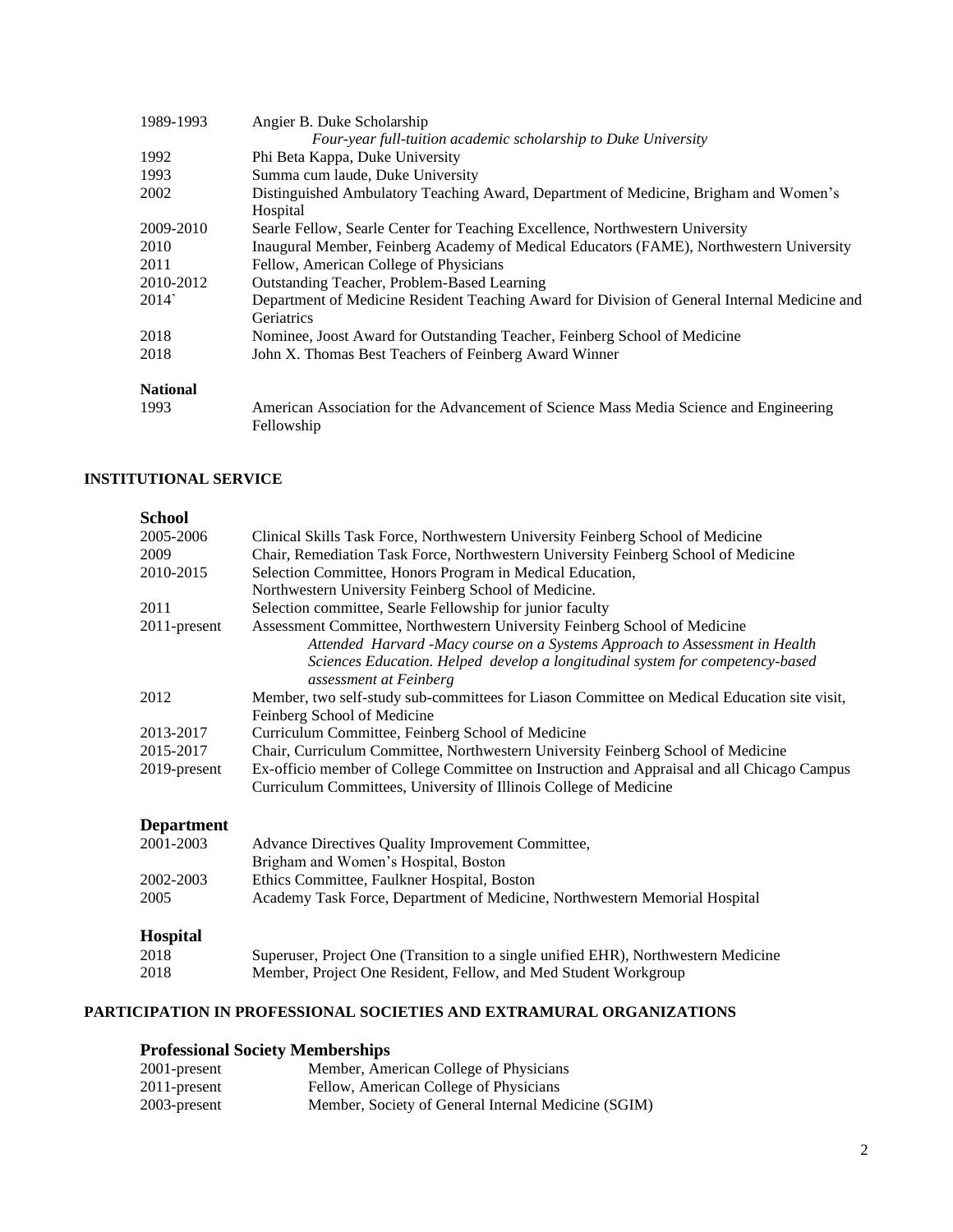| 2015-present | Member, Director of Clinical Skills Courses (DOCS) |  |
|--------------|----------------------------------------------------|--|
|              |                                                    |  |

### **Leadership and Service**

| 2007-2008       | Midwest Innovations Review Committee, Society of General Internal Medicine                               |
|-----------------|----------------------------------------------------------------------------------------------------------|
|                 | 2008, 2014, 2015 Innovations in Medical Education Review Committee, Society of General Internal Medicine |
|                 | <b>Annual Meeting</b>                                                                                    |
| 2010-2014       | Coordinator, Educators of Medical Students Interest Group, Society of General Internal Medicine          |
| 2010            | Midwest Regional Meeting Clinical Vignettes Review Committee, Society of General Internal                |
|                 | Medicine                                                                                                 |
| 2011            | Workshop Review Committee Chair, Midwest Regional Meeting, Society of General Internal                   |
|                 | Medicine                                                                                                 |
| 2011            | Medical Education Scholarship Workshop Review Committee, Society of General Internal                     |
|                 | Medicine Annual Meeting                                                                                  |
| 2012-2013       | Midwest Research Abstracts Reviewer, Society of General Internal Medicine                                |
| $2013$ -present | American Board of Internal Medicine Exam Writing Committee                                               |
| 2013            | i-Human case reviewer (virtual patient cases)                                                            |
| 2016            | Pilot standard setting committee participant, Step 2 Clinical Skills Exam for US Medical                 |
|                 | Licensing Exam                                                                                           |
| 2016, 2017      | Medical Education Scholarship, Research, and Evaluation Abstract Reviewer, Central Group on              |
|                 | <b>Educational Affairs Annual Meeting</b>                                                                |
| $2017$ -present | Member, Program Planning Committee, Directors of Clinical Skills Courses                                 |
| 2018            | Co-chair, Workshop and Showcase Selection Committee, Directors of Clinical Skills Courses                |
|                 |                                                                                                          |

## **EDITORIAL AND MANUSCRIPT REVIEW RESPONSIBILITIES**

Ad hoc reviewer, *Medical Teacher, Journal of General Internal Medicine (2014,2015), Advances in Health Sciences Education (2015,2016), Academic Medicine (2017-2 papers, 2019, 2020-2 papers), Teaching and Learning in Medicine (2018), SAGE Open (2020)*

## **GRANT AWARDS**

Augusta Webster Grant for Educational Innovation. *Responsible Electronic Documentation (R-E-D): A Needs Assessment and Curricular Intervention to Teach Medical Students Optimal Note Writing Skills Using the Electronic Health Record.* Principal Investigators Jennifer Bierman and Heather Heiman. Grant period: 2011-2014

Health Resources and Services Administration. *Academic Unit for Primary Care Training and Education with a focus on Social Determinants of Health*. PIs Stephen Persell and Deborah Clements. My roles: Dissemination and Community of Practice Lead (2016-2018), Education Collection Lead (2018-2019). 10% effort. Grant period 2016-2021

## **INVITED LECTURES**

| March 7, 2012  | E-learning and Deliberate Practice: A New Approach to the Medical Case Presentation. Searle Junior<br>Faculty Fellows Dinner. Northwestern Memorial University, Evanston, IL                                                                   |
|----------------|------------------------------------------------------------------------------------------------------------------------------------------------------------------------------------------------------------------------------------------------|
| April 10, 2014 | Dunham D, Heiman H. Management of Patient Expectations in an Era of Dwindling Resources. Scientific<br>Program, 2014 American College of Physicians National Meeting, Orlando FL                                                               |
| Oct 8, 2015    | Bierman J, Heiman HL, Hufmeyer K. Assessing Trainee Notes in the EMR: Fostering Responsible<br>Electronic Documentation. Precourse for Experienced Medical Educators. Clerkship Directors in Internal<br>Medicine National Meeting, Atlanta GA |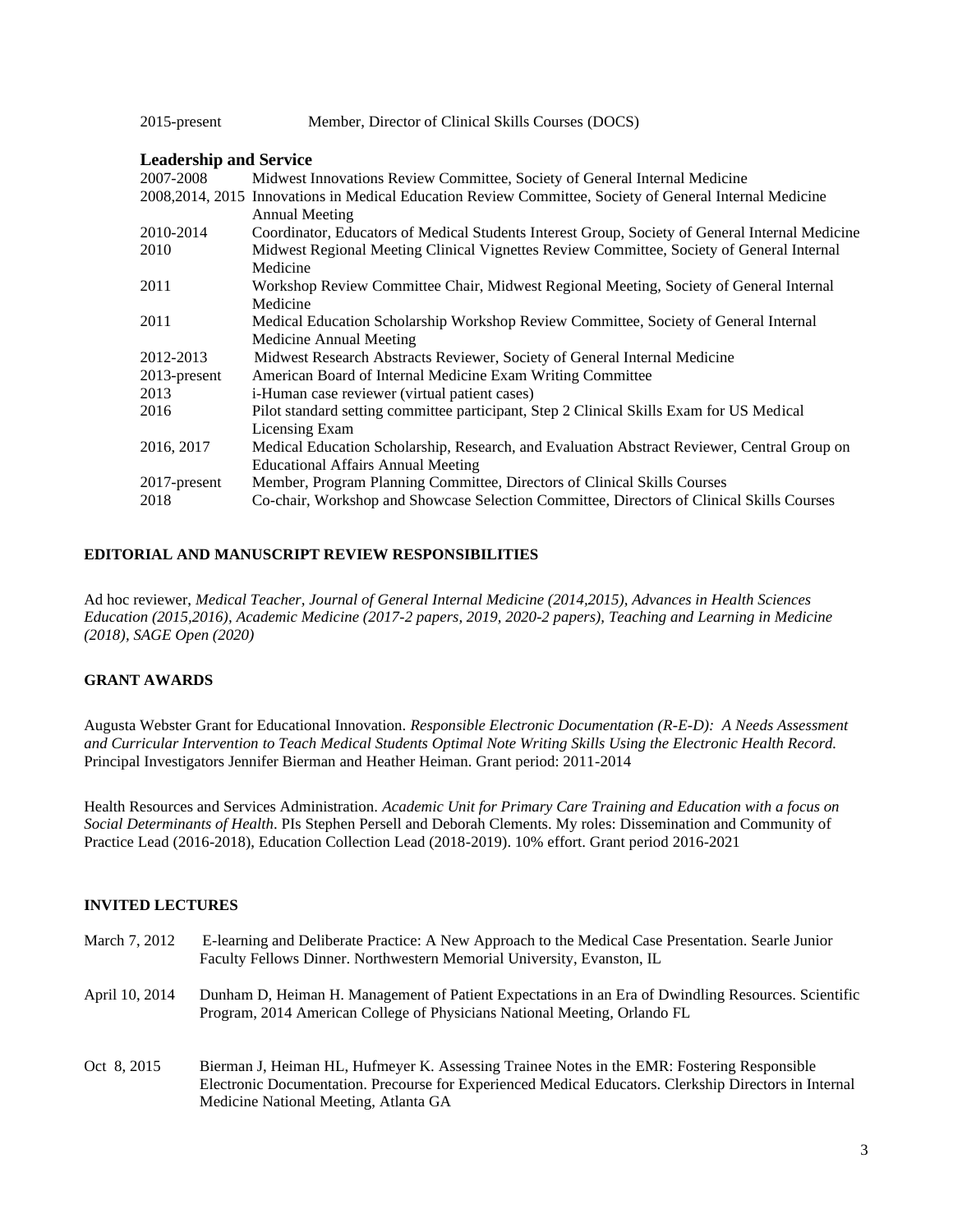| March 18, 2017         | Bierman J, Heiman HL, Hufmeyer K. Teaching Students How to Write Medico-Legal Documents for the<br>EMR. Precourse on "Innovating Medical Education: Updating Your Student Curriculum for 2017."<br>Academic Internal Medicine Week 2017, Baltimore MD |
|------------------------|-------------------------------------------------------------------------------------------------------------------------------------------------------------------------------------------------------------------------------------------------------|
| May 15, 2018           | Heiman H, Hufmeyer K, Bierman J. Electronic Health Records and Education: From Obstacle to<br>Opportunity. Today's Innovations in Medical Education (TIME) Monthly Lecture, Northwestern<br>University Feinberg School of Medicine, Chicago, IL       |
| $\lambda_{02}$ 16 2020 | Haiman H, Flastronia Hoalth Decords and Education: From Obstaals to Onnortunity, Academic Internal                                                                                                                                                    |

Jan 16, 2020 Heiman H. Electronic Health Records and Education: From Obstacle to Opportunity. Academic Internal Medicine Research in Practice presentation, University of Illinois at Chicago

## **PUBLICATIONS AND SCHOLARLY WORK**

#### **Peer-reviewed original investigations**

- 1. Hylek EM, **Heiman H**, Skates SJ, Sheehan MA, Singer DE. Acetaminophen and other risk factors for excessive anticoagulation. *JAMA.* 1998; 279:657-62.
- 2. Shu K, Boyle D, Spurr C, Horsky J, **Heiman H**, O'Connor P, Lepore J, Bates DW. Comparison of time spent writing orders on paper with computerized physician order entry. *Medinfo*. 2001;10 (Pt 2):1207-11.
- 3. Murff HJ, Forster AJ, Peterson JF, Fiskio JM, **Heiman HL**, Bates DW. Electronically screening discharge summaries for adverse medical events. *Journal of the American Medical Informatics Association*. 2003 Jul-Aug;10(4):339-50.
- 4. **Heiman H,** Bates DW, Fairchild D, Shaykevich S, Lehmann LS. Improving completion of advance directives in the primary care setting: a randomized controlled trial. *Am J Med*. 2004 Sep 1;117(5):318-24.
- 5. Persell SD, **Heiman HL**, Weingart SN, Burdick E, Borus JS, Murff HJ, Bates DW, Gandhi TK. Understanding of drug indications by ambulatory care patients. *Am J Health Syst Pharm*. 2004 Dec 1;61(23):2523-7.
- 6. **Heiman HL**, Uchida T, Adams C, Butter J, Cohen, ER, Persell SD, Pribaz PJ, McGaghie WC, Martin GJ. Elearning and Deliberate Practice for Oral Case Presentation Skills: A Randomized Trial. *Medical Teacher* 2012 34(12):e820-e826.
- 7. **Heiman HL**, Rasminsky S, Bierman JA, Evans DB, Kinner KG, Stamos J, Martinovich Z, McGaghie WC. Medical Students' Observations, Practices and Attitudes Regarding Electronic Health Record Documentation. *Teaching and Learning in Medicine.* 2014: 26: 49-55.
- 8. Higgins A, Brannen ML**, Heiman HL,** Adler, MD**.** Patient Handoffs: Is Cross Cover or Night Shift Better? *Journal of Patient Safety,* 2014 Aug 12. Epub ahead of print.
- 9. **Heiman HL**, O'Brien CL, Butter J, Uchida T, Yelen M, Garcia PM. Ready to reason: integration of clinical education and basic science improves medical students' self-assessed clinical reasoning before clerkships. *Medical Science Educator,* 25: 513. doi:10.1007/s40670-015-0181-z.
- 10. Bierman JA, Hufmeyer KK, Liss DT, Weaver AC, **Heiman HL**. Promoting Responsible Electronic Documentation: Validity Evidence for a Checklist to Assess Progress Notes in the Electronic Health Record. *Teaching and Learning in Medicine.* 2017 May 11; 1-13. doi[: http://dx.doi.org/10.1080/10401334.2017.1303385.](http://dx.doi.org/10.1080/10401334.2017.1303385)
- 11. **Heiman HL**, O'Brien CL, Curry RH, Green MM, Baker JF, Kushner RF, Thomas JX, Corbirdge, TC, Corcoran JF, Hauser JH, Garcia PM. Description and Outcomes of Comprehensive Curriculum Renewal at the Northwestern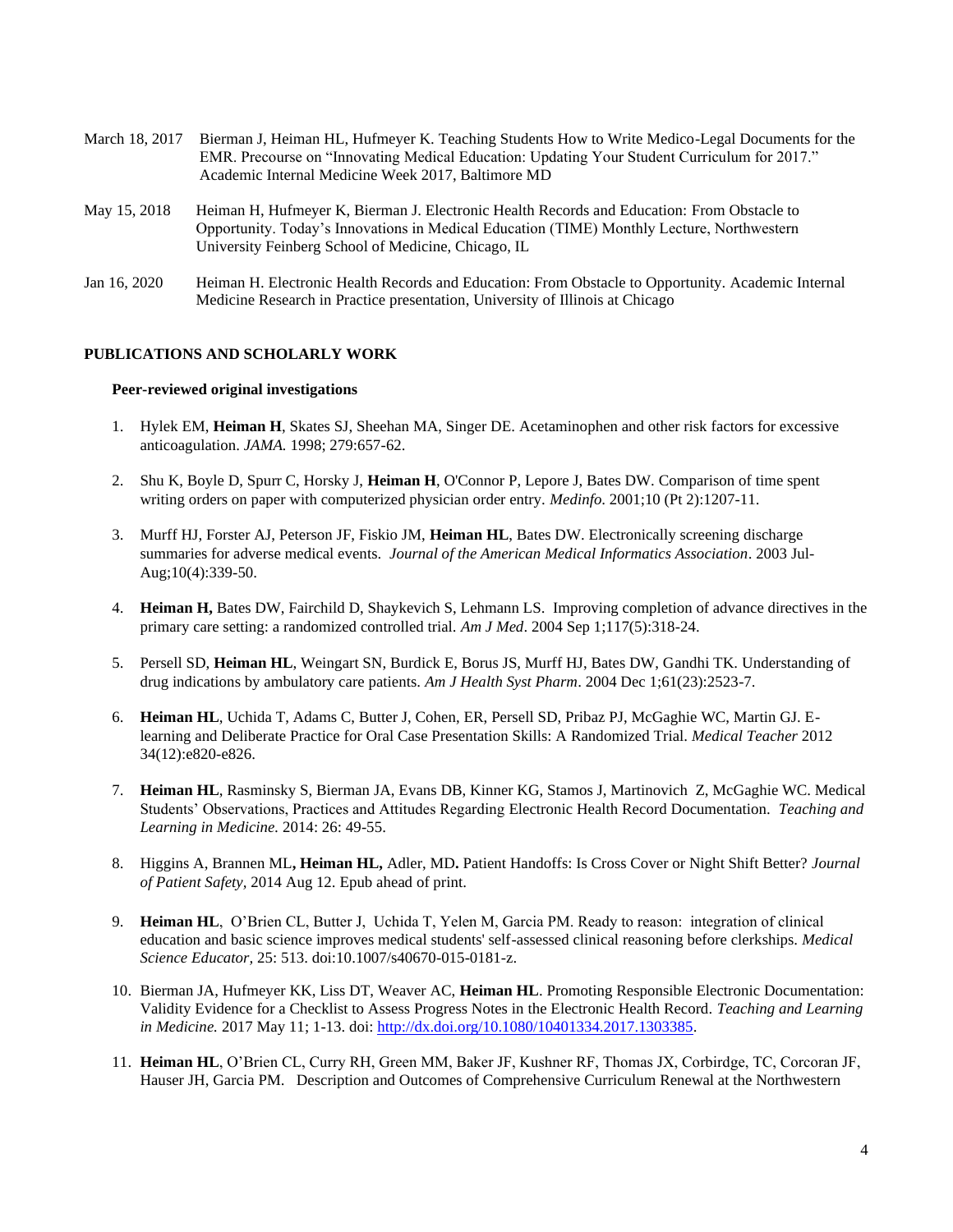University Feinberg School of Medicine, *Academic Medicine,* Published ahead of print October 2017 doi: 10.1097/ACM.0000000000001933

- 12. Joyce AH, Raman M, Beaumont JL, **Heiman H**, Adler M, Schmidt SM. A survey comparison of educational interventions for teaching pneumatic otoscopy to medical students. *BMC Medical Education* 2019 19:79
- 13. Bradley SM, **Heiman HL**, Bierman JA, O'Brien K, Cohen ER, Wayne DB. A Mastery Learning Approach to Education about Fall Risk and Gait Assessment. Gerontology & Geriatrics Education (accepted).

### **Invited Reviews and Commentaries**

- 1. Uchida T, **Heiman H**. Critical Synthesis Package: Hypothesis-Driven Physical Examination (HDPE). MedEdPORTAL; 2013. Available from[: www.mededportal.org/publication/9435](http://www.mededportal.org/publication/9435)
- 2. Uchida T, Farnan JM, Schwartz JE, **Heiman HL.** Teaching the Physical Examination: A Longitudinal Strategy for Tomorrow's Physicians. *Academic Medicine.* 2014; 89:373-5
- 3. Haymond S, Nagpal G, **Heiman H.** Urine Drug Screens to Monitor Opioid Use for Managing Chronic Pain. *Journal of the American Medical Association* 2017; 318: 1061-1062.
- 4. Nagpal G, **Heiman H**, Haymond S. Interpretation of Urine Drug Screens: Metabolites and Impurities. *Journal of the American Medical Association* 2017; 318: 1704-1705.

#### **Books and Book Chapters**

- 1. **Heiman H.** Sinusitis, bronchitis and pharyngitis. In Primary Care Mentor: Your Clerkship and Shelf Exam Companion. Eds. Green et al. Philadelphia: FA Davis, 2009, Chapter 10.
- 2. Salzman D, **Heiman H**, Dolan B, Trainor J. Readiness for Residency. In Mastery Learning in Health Professions Education. Eds Wayne D, McGaghie W et al. In submission to Springer, 2019.

#### **Peer-Reviewed Educational Materials**

**1. Heiman H,** Adams C, Uchida T, Pribaz P, Martin G. Improving Oral Case Presentations With E-Learning and Deliberate Practice. MedEdPORTAL; 2014. Available from: [www.mededportal.org/publication/9900](https://www.mededportal.org/publication/9900)

#### **Case Reports, Letters, Editorials**

- 1. Uchida T, Farnan JM, Schwartz JE, **Heiman HL.** In Reply to Gowda et al and Yudkowsky. *Academic Medicine*. 2014; 89: 835. (letter)
- 2. Hufmeyer KK, Bavishi A, Angarone M, Bierman JA **Heiman HL**, Reasons for Optimism. Letter posted in online comments for article by Cassese T et al: Avoiding Pitfalls While Implementing New Guidelines on Student Documentation. *Annals of Internal Medicine* online. March 4, 2019.

#### **Abstracts (\*denotes presenting author)**

#### *Oral abstract presentations*

- 1. **Heiman H**,\* Fairchild DG, Bates DW, Shaykevich S, Lehmann, L. A randomized trial to improve completion of advance directives in the outpatient setting. Oral presentation, Society of General Internal Medicine 26<sup>th</sup> Annual Meeting, 2003
- 2. **Heiman, H**, \*Uchida T, Adams, C, Butter, J, Pribaz P, Cohen E, McGaghie W, Martin G. E-learning and Deliberate Practice for Oral Case Presentation Skills: A Randomized Trial, Central Group on Educational Affairs Annual Meeting 2012, MESRE Oral Abstract Presentations Session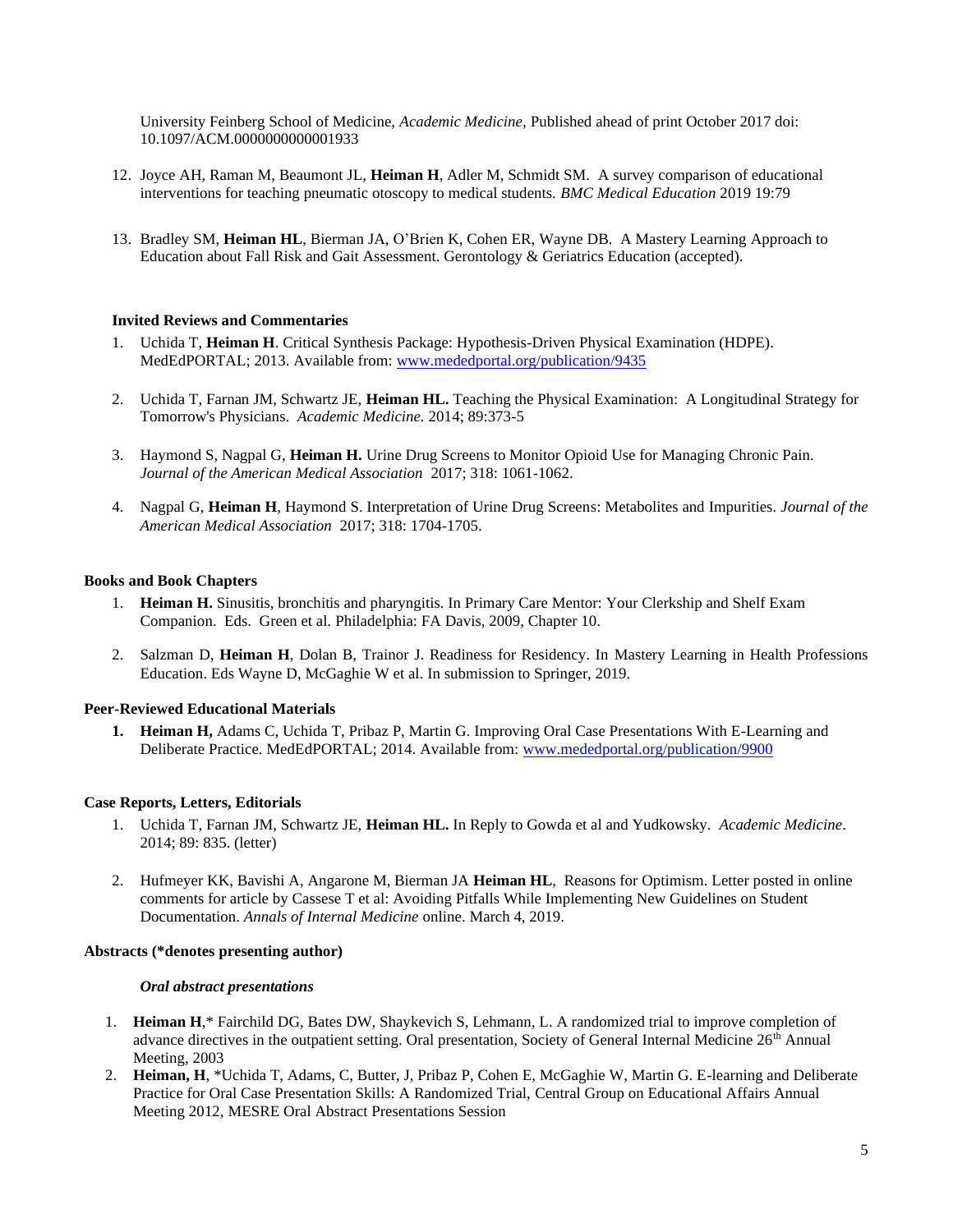- 3. **Heiman, H**,\* Uchida T, Adams, C, Butter, J, Pribaz P, Cohen E, McGaghie W, Martin G. E-learning and Deliberate Practice for Oral Case Presentation Skills: A Randomized Trial, Society of General Internal Medicine Annual Meeting 2012, oral abstract presentation
- 4. **Heiman HL,\*** O'Brien C, Uchida T, Butter J, Yelen M, Garcia PM. Early Clinical Education Can Improve Medical Students' Clincial Reasoning Before Clerkships. Society of General Internal Medicine Annual Meeting 2015, oral abstract presentation
- 5. **Heiman HL**,\* O'Brien CL, Thomas JX, Green MM, Baker JF, Curry RH, Garcia PM. Description and Outcomes of Comprehensive Curriculum Renewal at the Northwestern University Feinberg School of Medicine. Innovations in Medical Education Oral Abstract, Central Group on Educational Affairs Annual Meeting 2017, Chicago, IL (Awarded best innovations oral presentation)
- 6. Uchida TL, Nettum J, Peterson K, Schmit SM, Sferuzza A, **Heiman H**. Teaching Gender Inclusion in the Pre-Clerkship Curriculum. Innovations in Medical Education Oral Abstract. Central Group on Educational Affairs Annual Meeting 2020, Rapid City SD.

### *Poster presentations*

- 1. **Heiman H**,\* Grabowsky T, Halporn J, Gavi B, Rittenberg E, Batalden M, Abrahm J. Three new approaches to palliative care education in a large internal medicine residency program. Poster presentation at Improving Residency Training in End-of-Life Care Reunion Meeting, March 2002.
- 2. **Heiman HL\***, Gandhi TK, Weingart SN, Borus J, Burdick E, Seger DL, Seger AC, Leape LL,Bates DW. Patient knowledge of outpatient medication indications. Poster presentation, Society of General Internal Medicine Annual Meeting, 2002.
- 3. **Heiman H**.\* Difficult topics in the social history: enhancing student confidence in medical interviewing. Poster presentation, Society of General Internal Medicine Annual Meeting 2008.
- 4. **Heiman H**,\* Persell SD. Trust and doubt in the physical exam: an evidence-based physical diagnosis curriculum for first-year medical students. Poster presentation, Society of General Internal Medicine Midwest Regional Meeting 2008 and Annual Meeting 2009.
- 5. Kaye M,\* Nygro J, **Heiman H** Integrating SPs Own History Into SP Portrayal When Obtaining a History of Health Risk Behaviors. Poster presentation, Association of Standardized Patient Educators Annual Meeting, 2009.
- 6. **Heiman, HL\***, P Garcia, ME Kaye. Hybrid Simulation to Assess Pelvic Exam Skills of Second-Year Medical Students. Poster presentation, Association of Standardized Patient Educators Annual Meeting, 2010, selected abstract published in Simulation in Healthcare, June 2010, p.186.
- 7. **Heiman H**,\* Persell SD. A Longitudinal Study of Medical Students' Attitudes toward the Physical Exam. Poster presentation, Society of General Internal Medicine Annual Meeting 2011.
- 8. **Heiman, H**,\* Uchida T, Adams, C, Butter, J, Martin G. Mastery Learning of Oral Case Presentation Skills: Elearning and Deliberate Practice. Society of General Internal Medicine Annual Meeting 2011.
- 9. **Heiman, HL\***, Uchida T, Butter, J, Wayne DB, McGaghie, WC, Martin G. Mastery Learning of Oral Case Presentation Skills. Moderated Poster Session, Northwestern University Feinberg School of Medicine Third Annual Medical Education Day 2013.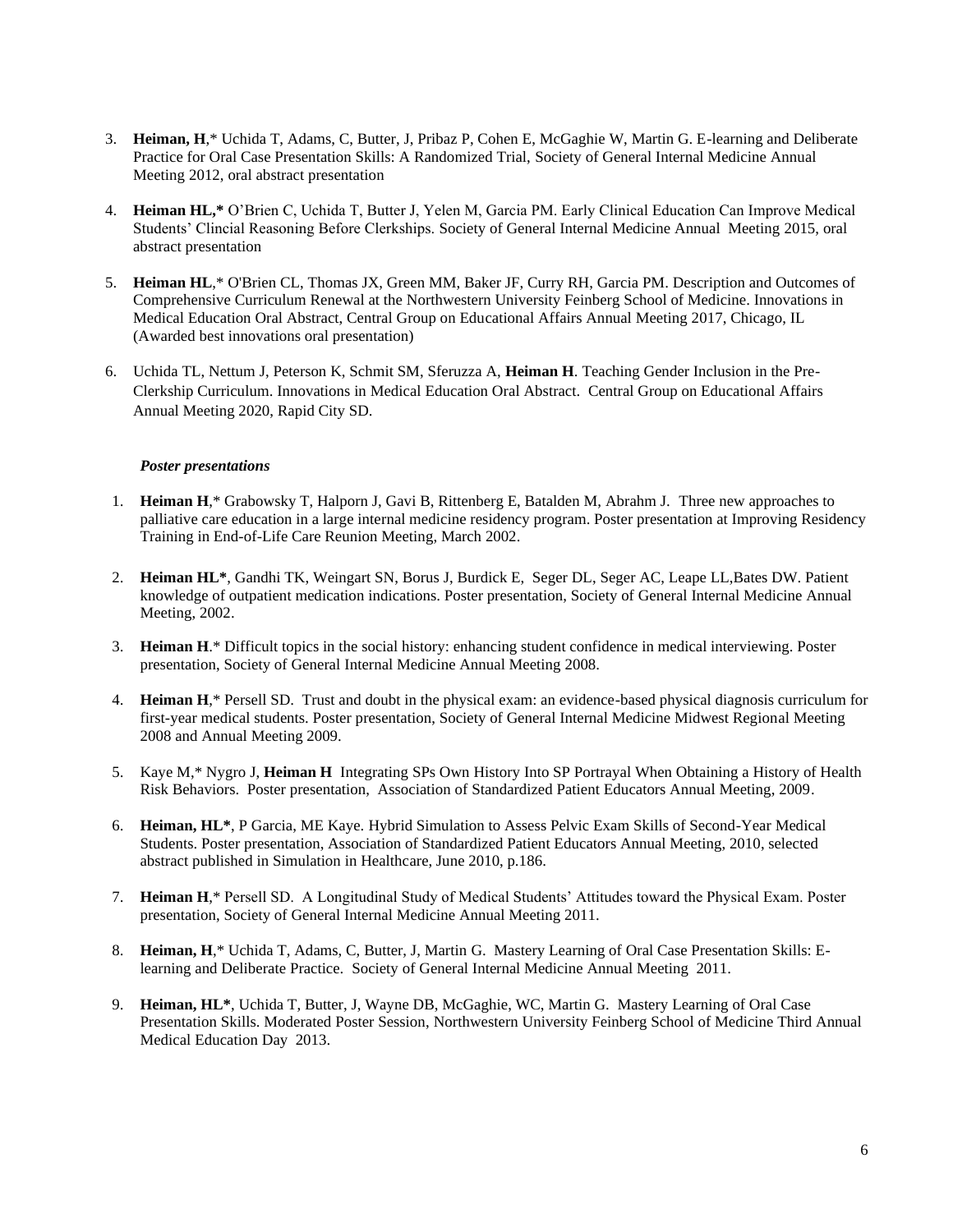- 10. Bierman JA\*, Kinner KG, Evans D, **Heiman, H.** Responsible Electronic Documentation: An Active Learning Curriculum to Improve Progress Notes. Moderated Poster Session, Northwestern University Feinberg School of Medicine Third Annual Medical Education Day 2013.
- 11. **Heiman HL\*,** O'Brien C, Uchida T, Butter J, Yelen M, Garcia PM. Early Clinical Education Can Improve Medical Students' Clincial Reasoning Before Clerkships. 2015 Medical Education Meeting, American Association of Medical Colleges, poster presentation.
- 12. Higgins A\*, Raman M, Schmidt SM, **Heiman, HL**, Adler, MD. In One Ear and Out the Other! Pneumatic Otoscopy in the Pediatric Clerkship, 2016 meeting, Pediatric Academic Societies, poster presentation
- 13. Bavishi A, Bierman J, Hufmeyer K, O'Brien C, Angarone M, **Heiman H\***. Value-Added Medical Education Through Student Documentation: Adopting the Revised CMS Rule in the Medicine Sub-internship. 2019 meeting, Society of General Internal Medicine, poster presentation (accepted).
- 14. **Heiman HL**\*, O'Brien C, Persell S, Corcoran J. An Alternative to the Culminating OSCE: Aggregating Data Across Clerkship OSCEs for Longitudinal Skill Evaluation. 2019 meeting, American Association of Medical Colleges, poster presentation (accepted).

### **Conference Presentations and Workshops**

| Sept. 26, 2008 | Green M, Hauser, J, Frankel R, Heiman H. Opportunities and Challenges of a Competency-Based<br>Undergraduate Medical Curriculum: The Perspectives of Two Schools. Society of General Internal<br>Medicine Midwest Regional Meeting Workshop |
|----------------|---------------------------------------------------------------------------------------------------------------------------------------------------------------------------------------------------------------------------------------------|
| July 17, 2008  | Heiman, HL. A Second-Year History-Taking Curriculum Using Standardized Patients. Chicago Style<br>Conference, Northwestern University                                                                                                       |
| July 23, 2009  | Heiman, HL. The Evidence-Based Physical Exam: Student Perceptions: A Work in Progress. Chicago<br>Style Conference, Loyola University Strich School of Medicine                                                                             |
| April 9, 2010  | Clinical Skills Remediation for Medical Students, Central Group on Educational Affairs, AAMC 2010<br>Spring Conference Workshop                                                                                                             |
| April 30, 2010 | Clinical Skills Remediation for Medical Students. Society of General Internal Medicine Annual Meeting<br>Workshop                                                                                                                           |
| July 29, 2010  | Heiman, HL. Incorporating Standardized Patient Assessments into a Competency Based Curriculum.<br>Chicago Style Conference, Rosalind Franklin University of Medicine and Science                                                            |
| July 29, 2010  | Heiman, HL. Mastery Learning of Oral Presentations: A Work in Progress. Chicago Style Conference,<br>Rosalind Franklin University of Medicine and Science                                                                                   |
| Sept 24, 2010  | Heiman H, Persell S, Didwania A, Liebovitz D. Meaningful Use and Meaningful Learning: Electronic<br>Health Records as a Platform for Competency-Based Education. Society of General Internal Medicine<br>Midwest Regional Meeting Workshop  |
| March 18, 2011 | Before and After: How Educational Technology Improved My Curriculum, Panel participant, Central<br>Group on Educational Affairs, AAMC 2011 Spring Conference                                                                                |
| July 14, 2011  | Heiman, HL. How Can We Remediate Communication Skills Deficits? Chicago Style Conference,<br>National University of Health Sciences.                                                                                                        |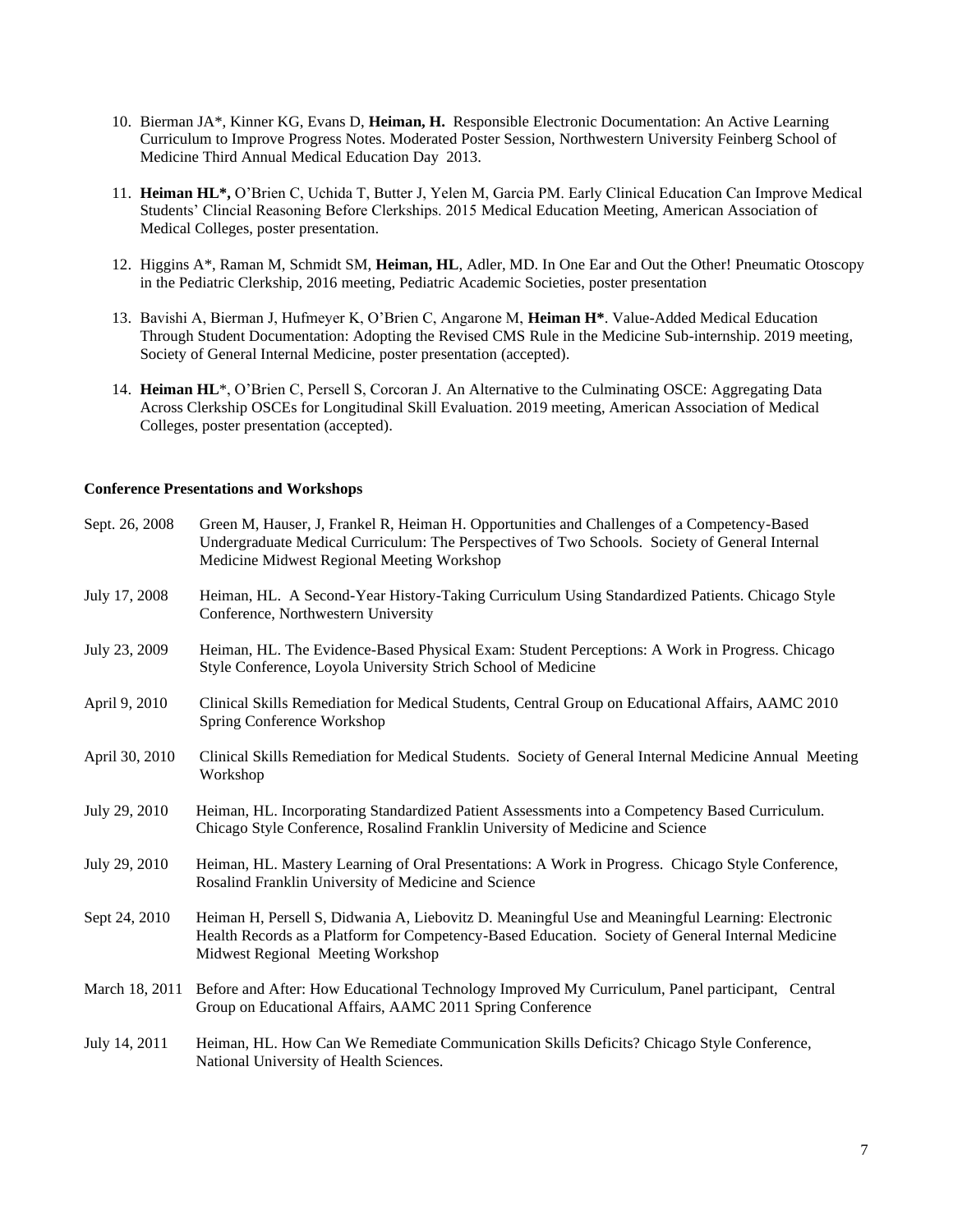| Sept 15, 2011  | Dunham D. Heiman H. Management of Patient Expectations by Primary Care Physicians in an Era of<br>Dwindling Medical Resources, Society of General Internal Medicine Midwest Regional Meeting Workshop                                                                                                                                                                               |
|----------------|-------------------------------------------------------------------------------------------------------------------------------------------------------------------------------------------------------------------------------------------------------------------------------------------------------------------------------------------------------------------------------------|
|                | March 30, 2012 Han, H, Lopp, L, Heiman H, Rasminsky S, Bierman J. Pedagogy of EHR Chart Note Writing, Central<br>Group on Educational Affairs Annual Meeting Panel Discussion                                                                                                                                                                                                       |
| March 31, 2012 | Centralized Educational Support for Students with Clinical Skills Deficiencies, Central Group on<br><b>Educational Affairs Annual Meeting Workshop</b>                                                                                                                                                                                                                              |
| May 10, 2012   | Dunham D, Heiman H. Management of Patient Expectations by Primary Care Physicians in an Era of<br>Dwindling Medical Resources, Society of General Internal Medicine Annual Meeting Workshop                                                                                                                                                                                         |
| Oct 12, 2012   | Bierman, J, Heiman H. EHR Note Writing: Beyond Copy and Paste, 2012 Clerkship Directors in Internal<br>Medicine National Meeting Workshop                                                                                                                                                                                                                                           |
| Sept 13, 2013  | Heiman H, Bierman J, Kinner K, Didwania A, Liebovitz D, Weaver C. Teaching Better EHR<br>Notewriting—A Matter of T-R-U-S-T, Society of General Internal Medicine Midwest Regional Meeting<br>Workshop                                                                                                                                                                               |
| Oct 4, 2013    | Bierman J, Heiman H, Kinner K, Fanucchi L. EHR Note Writing: Can We Teach Quality? 2013 Clerkship<br>Directors in Internal Medicine National Meeting Workshop                                                                                                                                                                                                                       |
| March 28, 2013 | Uchida T, Farnan J, Heiman H, Pfeil, S. Vertical Integration of the Physical Exam Across the Four Years of<br>Medical School. Central Group on Educational Affairs Annual Meeting Small Group Discussion                                                                                                                                                                            |
| March 29, 2013 | Heiman H, Weaver C, Fanucchi L. Teaching Better EHR Notewriting-It's a Matter of TRUST. Central<br>Group on Educational Affairs Annual Meeting Workshop.                                                                                                                                                                                                                            |
| Sept 5, 2014   | Green M, Didwania A, Schaeffer E, Heiman H. Using a Summative Portfolio Review to Measure<br>Competency Achievement: Is it Worth the Investment? Midwest Regional Meeting, Society of General<br>Internal Medine, Chicago IL.                                                                                                                                                       |
| Nov 7, 2014    | Heiman H, Zakowski L, Daniel M, Obadia S. Teaching and Evaluation of Oral Presentations. Directors of<br>Clinical Skills Courses Annual Meeting. Chicago, IL                                                                                                                                                                                                                        |
| Sept 25, 2015  | Heiman, H, Uchida T, Sferruzza A, Petersen K, Yelen M. How to Build an Outstanding OSCE Case to<br>Better Assess Your Learners. 2015 Medical Education Day. Northwestern University Feinberg School of<br>Medicine.                                                                                                                                                                 |
| June 27, 2016  | Yelen, M, Petersen K, Heiman, H. Step-by-step: Using Teamwork to Build a Case and Sidestep Pitfalls.<br>Association of Standardized Patient Educators Annual Meeting, Tampa, FL.                                                                                                                                                                                                    |
| Nov 11, 2016   | Choby B, Heiman H, May W, Stojan J, Cassese T. Remediation in clinical skills courses. Directors of<br>Clinical Skills Courses Annual Meeting. Seattle WA                                                                                                                                                                                                                           |
| March 17, 2017 | Heiman HL, Bierman JA, Hufmeyer KK. Promoting Responsible Electronic Documentation: Validity<br>Evidence for a Checklist to Assess Progress Notes in the Electronic Health Record. Inaugural National<br>Conference on The Patient, Practitioner and the Computer: Holding on to the Core of Our Healing<br>Professions in a Time of Technological Change, Providence, Rhode Island |
| March 31, 2017 | Heiman H, Hufmeyer K, Alkureishi, M. Training Medical Students to Use Electronic Health Records<br>Responsibly: What, When and How? Panel Discussion, Central Group on Educational Affairs Annual<br>Meeting, Chicago, IL.                                                                                                                                                          |
| Sept 29, 2017  | Doobay-Persaud A, Heiman H, Bishop V, Evans D, Mangold K. We're Bringing Equity Back.<br>Northwestern University Feinberg School of Medicine Seventh Annual Medical Education Day.                                                                                                                                                                                                  |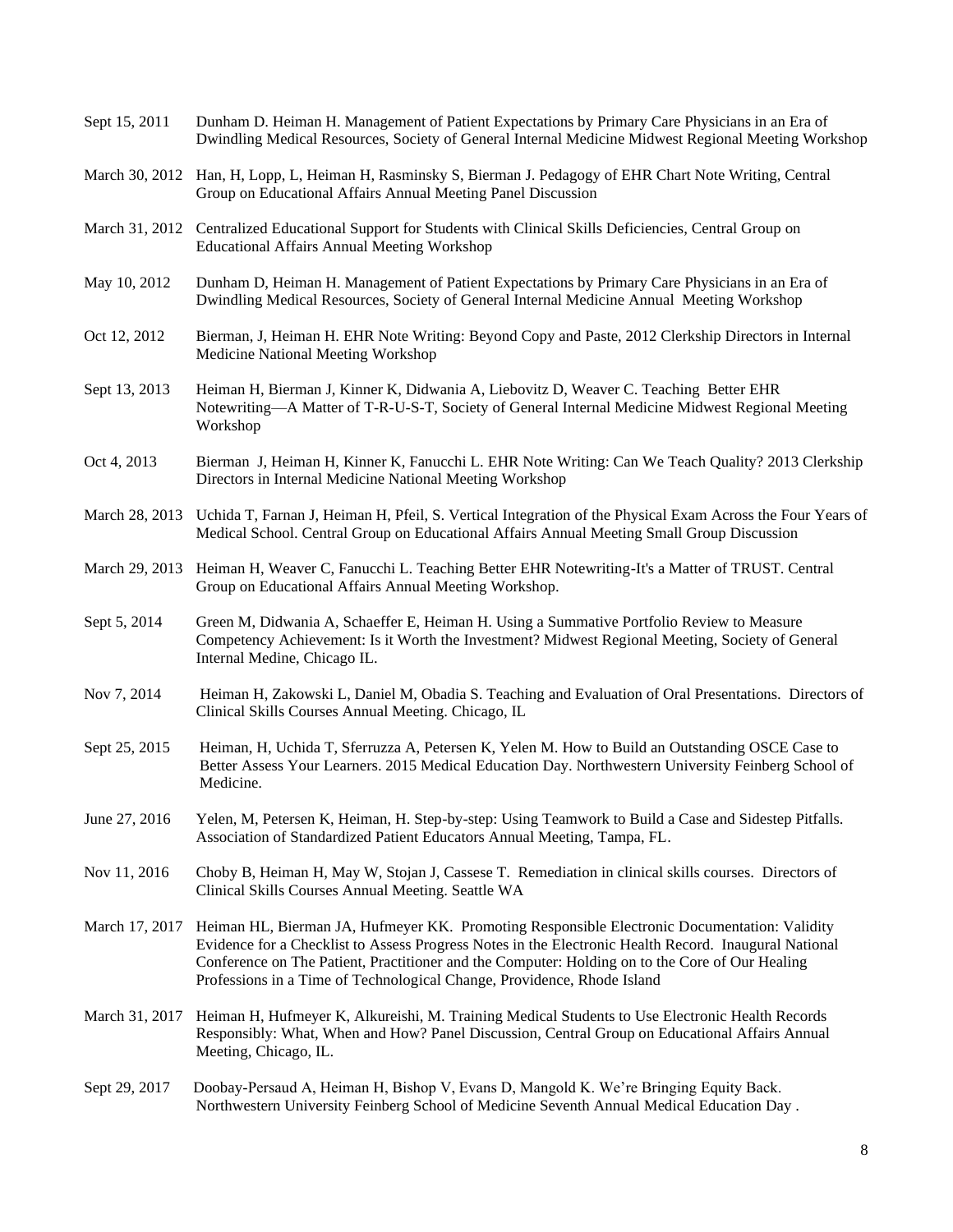- Nov 2, 2019 Heiman HL, Curren C, Pinto-Powell R. Clinical Skills Education and the EHR: From Obstacle to Opportunity. Directors of Clinical Skills Courses Annual Meeting. Austin, TX
- April 16, 2019 Bierman J, Heiman HL, Hufmeyer K. Can My Students Really Write a Billable Note? CMS Rule Change and Optimizing the Quality of Student Note Writing. Clerkship Directors in Internal Medicine National Meeting, Philadelphia PA.

## **MEDIA COVERAGE AND APPEARANCES**

I curate the education collection for the National Collaborative for Education to Address the Social Determinants of Health. In this role, I have written a blog post "Take the Wheel, Don't Re-invent It![" https://sdoheducation.org/community](https://sdoheducation.org/community-hub/december-nceas-newsletter/)[hub/december-nceas-newsletter/](https://sdoheducation.org/community-hub/december-nceas-newsletter/) and have written reviews on more than eight curricula.

## **TEACHING**

### **Medical Student Teaching-Course Direction**

| 2002-2003 | Assistant Clerkship Director, Faulkner Hospital Core Medicine rotation,<br>Tufts University School of Medicine<br>Taught weekly case conference for third-year medical students                                                                                                                                                                     |
|-----------|-----------------------------------------------------------------------------------------------------------------------------------------------------------------------------------------------------------------------------------------------------------------------------------------------------------------------------------------------------|
| 2004-2008 | College Mentor, Northwestern University Feinberg School of Medicine<br>Served as an advisor to one quarter of the class of 2008 and organized their instruction<br>in the Patient, Physician and Society curriculum                                                                                                                                 |
| 2007-2008 | Unit Director, Physical Exam Skills, Northwestern University Feinberg School of Medicine<br>Directed the instruction of physical exam skills to first-year medical students in a 13-<br>week course                                                                                                                                                 |
| 2007-2010 | Unit Co-Director, M2 Clinical Skills, Northwestern University Feinberg School of Medicine<br>Planned the didactic portion of the second-year medical students' year-long clinical<br>skills curriculum, trained M4 students to teach within this course, wrote the culminating<br>OSCE examination.                                                 |
| 2007-2012 | Patient-Centered Medical Care Competency Director, Northwestern University Feinberg School of<br>Medicine<br>Defined and implemented the competency of patient-centered medical care across the<br>four years of medical school as part of a curriculum reformulation                                                                               |
| 2008-2011 | Medical Co-Director, Clinical Education Center, Northwestern University Feinberg School of<br>Medicine                                                                                                                                                                                                                                              |
| 2010-2019 | Director, Student Educational Support, Northwestern University Feinberg School of Medicine<br>Planned, supervised, organized and evaluated development of clinical skills for medical<br>students struggling with clinical skills and other workplace-based competencies                                                                            |
| 2011-2019 | Medical Director, Clinical Education Center, Northwestern University Feinberg School of Medicine<br>Worked with course and clerkship faculty to develop educational programs and<br>assessments in the medical school's standardized patient center, supervised the work of<br>the Director of Standardized Patient Programs and her staff of four. |
| 2011-2019 | Clinical Medicine Element Leader                                                                                                                                                                                                                                                                                                                    |